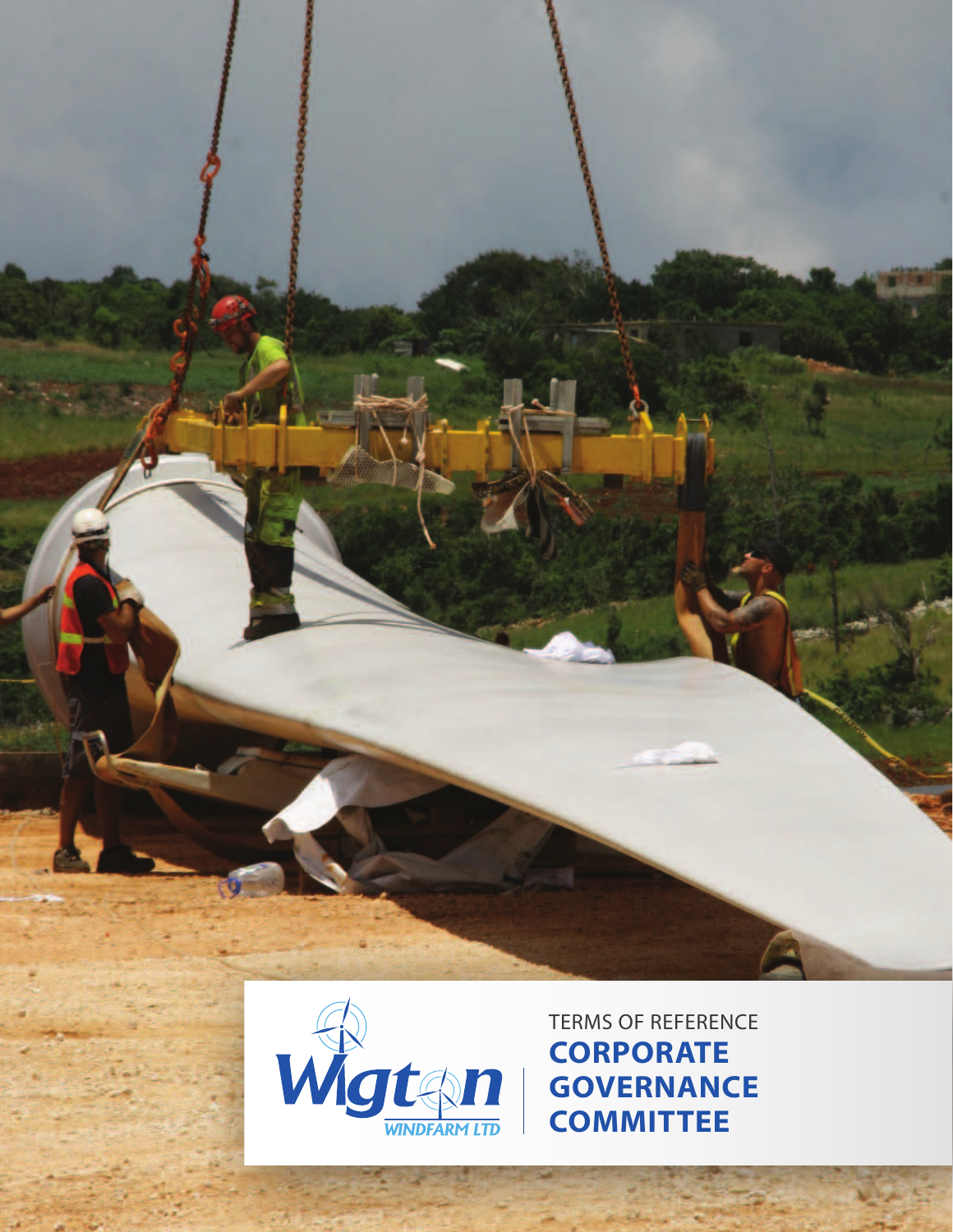#### **1. POLICY STATEMENT**

Wigton Windfarm Limited (WWFL) was established in April 2000 under the Jamaican Companies Act as a subsidiary of the Petroleum Corporation of Jamaica (PCJ), which was then the Government of Jamaica (GOJ) entity with responsibility for energy security. Wigton was mandated to develop and operate wind-powered renewable systems to supply electricity to the national grid. In 2017 the Government of Jamaica (GOJ) took the decision to divest WWFL via an initial public offering (IPO) on the Jamaica Stock Exchange (JSE) and this exercise was successfully completed in May 2019. As a listed company on the main market of the JSE, WWFL has transitioned from a public sector entity to a private sector company governed by the JSE Rules.

The Board of WWFL has established a Corporate Governance Committee (hereinafter called the "CGC" or "the Committee") as a standing committee of the Board. The CGC exercises an independent review function to assist WWFL in fulfilling its corporate governance oversight responsibilities. The Committee evaluates and monitors the Company's compliance with all governance matters. The CGC therefore acts to ensure that WWFL adheres to its Corporate Governance (CG) mandate as outlined in its Board Charter, the Companies Act (2004), other applicable laws, regulations and the Jamaica Stock Exchange (JSE) Rules.

The CGC reports directly to the Board on its assessment of the WWFL's governance and compliance and provides advice and guidelines to the Board on matters brought to the Committee's attention or on its own volition. The CGC is committed to maintaining the highest level of transparency, accountability and integrity in all its operations and will monitor the maintenance of high ethical standards of all employees and directors of WWFL.

## **2. ROLES AND RESPONSIBILITIES**

The Committee shall:

- a. Monitor adherence to laws and regulations to ensure that the Board is and remains in compliance with the Companies Act; the Jamaica Stock Exchange Rules, especially Rule 506; the WWFL Board Charter and all other applicable and relevant laws and regulations.
- b. Recommend and review policies to ensure the development of required governance policies and periodically review and recommend changes to the Board Charter and committee's terms of reference that will guide the Board in the execution of its governance responsibilities. The CGC will ensure that such policies are appropriate to WWFL's business, and comply with applicable laws, and regulations and are in line with governance best practices.
- c. Monitor ethical conduct of WWFL's operations to ensure adherence to principles of good corporate citizenship and that all operations add value for WWFL's corporate sustainability.
- d. Review, and recommend to the Board, a Code of Business Conduct for Directors and employees, and to periodically review such Code and recommend any changes, to the Board.
- e. Monitor and address complaints as required under the WWFL Code of Conduct.
- f. Consider all Directors conflict of interests and related party transactions and make recommendations to the Board as required.
- g. Monitor the annual JSE Corporate Governance Index score of WWFL and make recommendations to the Board as required.
- h. Consider any other corporate governance issues that arise from time to time, and to develop appropriate policy recommendations for the Board.
- i. Promote the qualities and characteristics needed by WWFL to effectively execute its corporate governance responsibilities, especially when recommending to the Board changes to directorships and the Board's subcommittees. These will include but are not limited to:
	- I. Maturity of judgment
	- II. Management and leadership experience
	- III. Diversity of professional skills
	- IV. Integrity & professionalism
	- V. Financial Literacy
	- VI. Time available to the WWFL
	- VII. Governance knowledge
	- VIII. Networking/Contacts
	- IX. Degree of independence
- j. Support the board in discharging its responsibilities for maintaining an annual competency profile by conducting an annual review of the existing skills and competencies of Board Members, identifying gaps and submitting same to the Board for review and action.
- k. Oversee evaluations of the performance of the Board and all its committees.
- l. Support the Board Chairman with the assessment of the performance and contribution of Directors and assist the Chairman with providing guidance and support for those who may not be performing at the required level.
- m. Make recommendations to the Chairman regarding Directors to be selected for chairmanship and/or membership on, or removal from, the various Board Committees based on performance.
- n. Recommend appropriate related short professional development programmes for Directors, within budget, that will assist the Board to effectively perform its functions.
- o. Ensure appropriate orientation for new Directors, in order to ensure new members are better able to contribute effectively to the deliberations of the Board.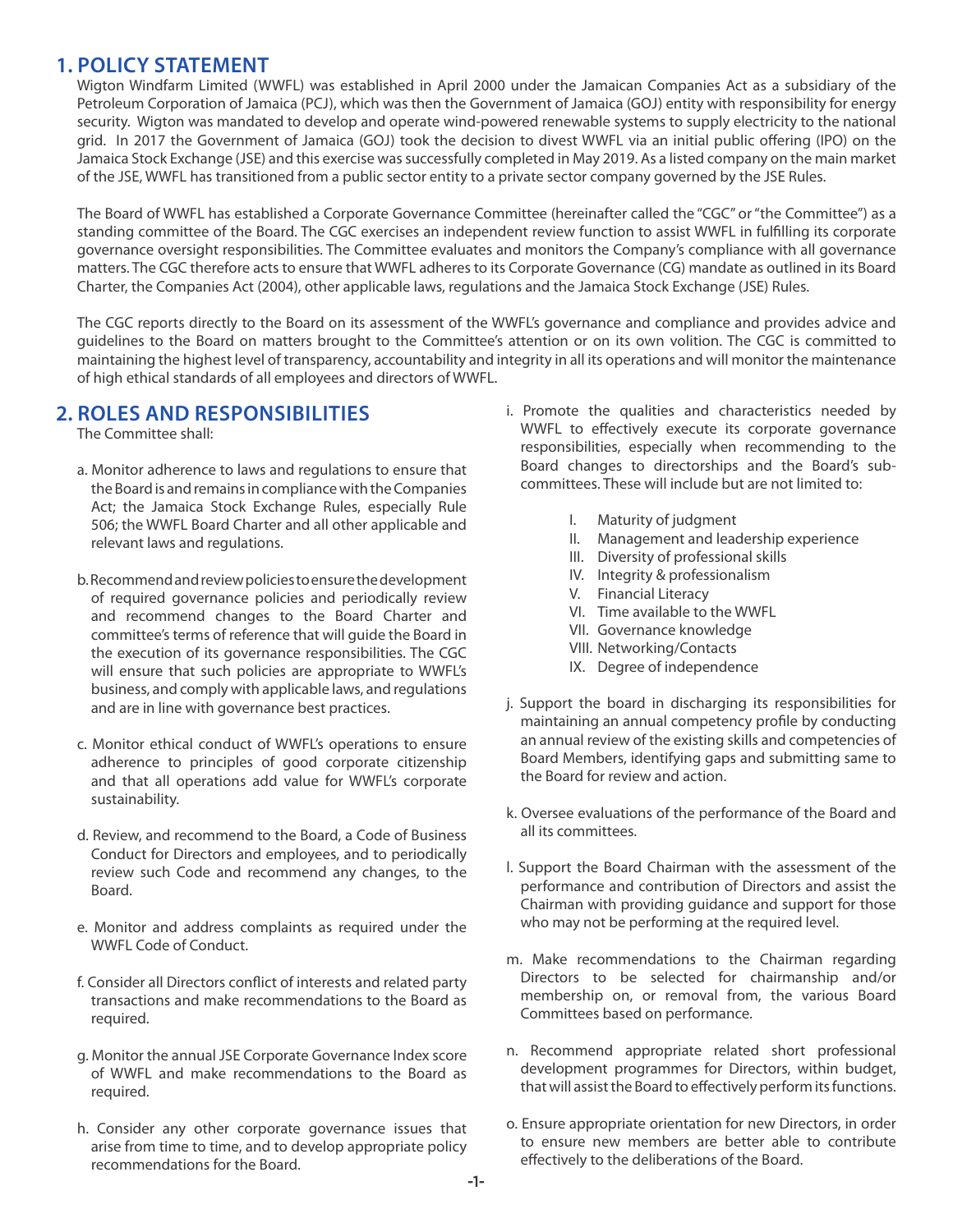- p. Develop and annually review a succession plan for Directors, the Chairman and the Managing Director.
- q. Review and recommend to the Board CSR initiatives in line with the company's CSR Policy ensuring that each initiative adds value to the relevant community and supports the vision, mission and values of WWFL and is within budget.
- r. Ensure all donations made are within WWFL policy guidelines.
- s. Ensure that WWFL has established appropriate sustainable policies including policies to address responsible environmental practices.

## **3. COMPOSITION**

- a. The CGC shall be comprised of a minimum of three (3) nonexecutive directors.
- b. The Board shall appoint the Chairman of the committee who at all times must be an independent non-executive director as defined in the Company's Board Charter.
- c. Members will be appointed by the Board and may also be removed from the committee by majority vote of the Board of Directors.
- d. The Company Secretary will be the assigned Secretary for the CGC. In the absence of the Company Secretary, the Chair of the CGC may make alternate arrangements with the Managing Director for a member of the Company's staff to act as Secretary to the Committee.
- e. The Chairman of the Board is an ex-officio committee member.

## **4. MEETINGS**

- a. The CGC will meet at least twice per year or more frequently as circumstances require.
- b. The Chair of the CGC or a majority of the members of the Committee may call a special meeting of the CGC through the Company Secretary who will ensure that adequate notice is provided.
- c. Meeting agendas and documents will be prepared for each meeting and provided within a minimum of three (3) working days in advance to the Committee members along with appropriate briefing materials.
- d. Senior Management or other persons, whose advice and counsel are sought by the CGC, may be invited to meetings of the Committee to provide such pertinent information as the CGC requests.
- e. All committee members are expected to attend and participate at each meeting in person or via teleconference or video conference electronically.
- f. The Committee has the power to require any member of staff of the Company to attend meetings as required. Such staff attendance should be scheduled through the Managing Director.

g.An annual Corporate Governance Report, which speaks to the state of WWFL's overall governance and the Board's annual activities, will be included in WWFL's Annual Report.

## **5. AUTHORITY**

The Committee has the authority to conduct or authorize investigations into any governance related matters within its scope of responsibility. In so doing it is empowered to:

- a. Investigate any governance matter brought to its attention with full access to all books, records, facilities, and personnel of WWFL; financial governance matters will be referred to the Audit & Risk Management Committee for investigation.
- b. Seek any information it requires from any officer or employee of WWFL and such officers or employees shall be instructed by the Board to respond to such enquiries;
- c. Meet with officers/employees of WWFL for the purpose of furthering its investigations; and
- d. Provided that the approval of the Board is first obtained, retain outside counsel or other experts to advise the Committee or assist in the conduct of an investigation.

## **6. REPORTING RESPONSIBILITIES**

The Committee Reports regularly to the Board:

- a. Following meetings of the Committee
- b. With respect to other matters as are relevant to the Committee's discharge of its responsibilities
- c. With respect to such recommendations as the Committee may deem appropriate

Reports to the Board shall be written by the Chairman or any other member designated by the Committee to make such report.

## **7. QUORUM**

A quorum shall consist of a majority of the Committee's members and should include at least one (1) Independent Non-Executive Director. The CGC Chairman shall have a casting vote as required.

## **8. COMMITTEE SECRETARY AND MINUTES**

The Secretary for the Committee shall be the Company Secretary who may assign an in-house staff-member to take the Minutes of the meetings.

The Committee Secretary is required to:

- a. Circulate the notices and minutes of the Committee meetings;
- b.Distribute to Committee members, three (3) working days prior to the meetings of the Committee, all agendas and documents of meetings, reports and/or related documents which are prepared for consideration by the Committee;